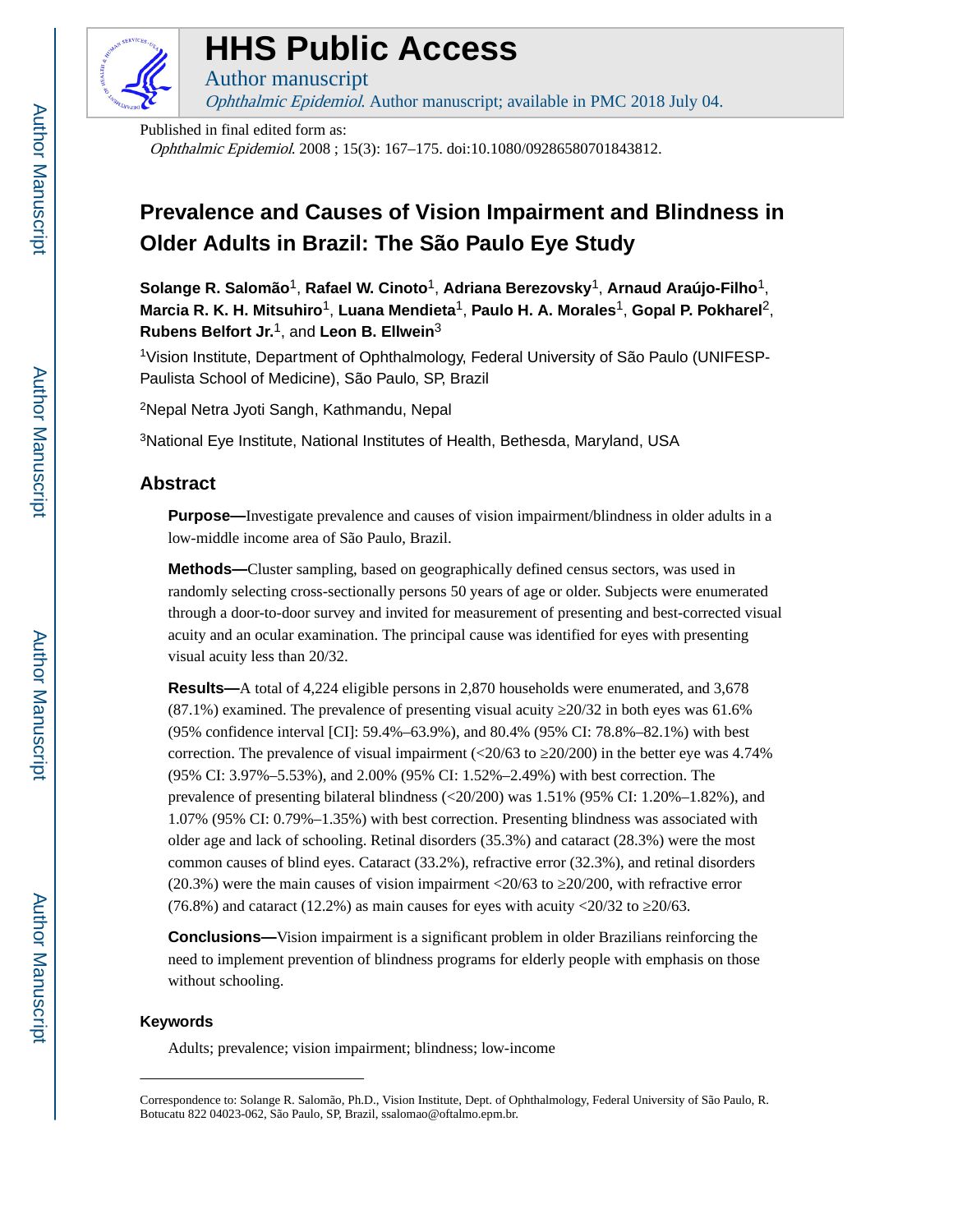#### **INTRODUCTION**

The prevention of blindness and visual impairment is a high priority topic in public health with a continuing need for population-based studies to provide an up-to-date characterization of the magnitude and nature of the blindness problem. Societal changes and medical advances in the last decades have resulted in corresponding changes in the burden of blindness and visual impairment. Progressive urbanization, longer life expectancy, and behavioral changes in many parts of the world have contributed to an increase of newly emergent blindness causes, such as diabetic retinopathy and age-related macular degeneration, and a decrease of classical causes, such as oncocerchiasis, trachoma, and xerophthalmia. Identification of the prevalence and causes of visual impairment and blindness are crucial for the establishment of local programmes and supra-national, continental, and world prevention strategies. This information is of critical importance for both scientists and international agencies working in the field.

Brazil is an example of a country that experienced important social changes in the last decades of the 20th century, with massive urbanization and the implementation of modern medical care radically shifting the public health landscape. Several medical areas had beneficial impact, among them successful programs for HIV infection prevention and a new initiative to improve access to modern cataract surgery.

Since the mid-1990s, the Brazilian government prioritized access to cataract surgery in addressing a leading cause of reversible blindness.<sup>1</sup> This initiative led to streamlined opportunities for rapid access to modern cataract surgery at designated sites throughout the country, with increased government subsidy. As a result, the estimated number of cataract surgeries increased from approximately 100,000 in years prior to 1998 to 320,000 in 2002.<sup>2</sup> The potential impact of this policy on visual impairment/blindness in a representative lowmiddle income area of São Paulo was an underlying motivation for this population-based survey.

This article reports on the prevalence and causes of distance visual acuity impairment and blindness among those 50 years of age or older in three representative districts of São Paulo City. A subsequent article will deal with the prevalence of cataract surgery and visual acuity outcomes.

#### **MATERIALS AND METHODS**

Ermelino Matarazzo, Vila Jacuí, and São Miguel, 3 of 96 administrative districts in the eastern part of the metropolitan São Paulo area, were chosen for the survey, following the protocol and clinical methods used for similar previous studies in Nepal, China, and India.  $3-8$  The three districts are composed of 462 census sectors with a 2000 Census population of 346,170.<sup>9</sup> Those 50 years or older comprise 13.8% of the population with 44.7% of these males. São Paulo City as a whole has a population of 10,434,252 with 17.5% aged 50 years or older. Literacy is 89.8% in the three districts, compared with 92.0% in São Paulo City. A total of 49.6% of households have income of three times the minimum wage level (approximately 400 US dollars/month) or less compared with 40.1% in São Paulo City. (The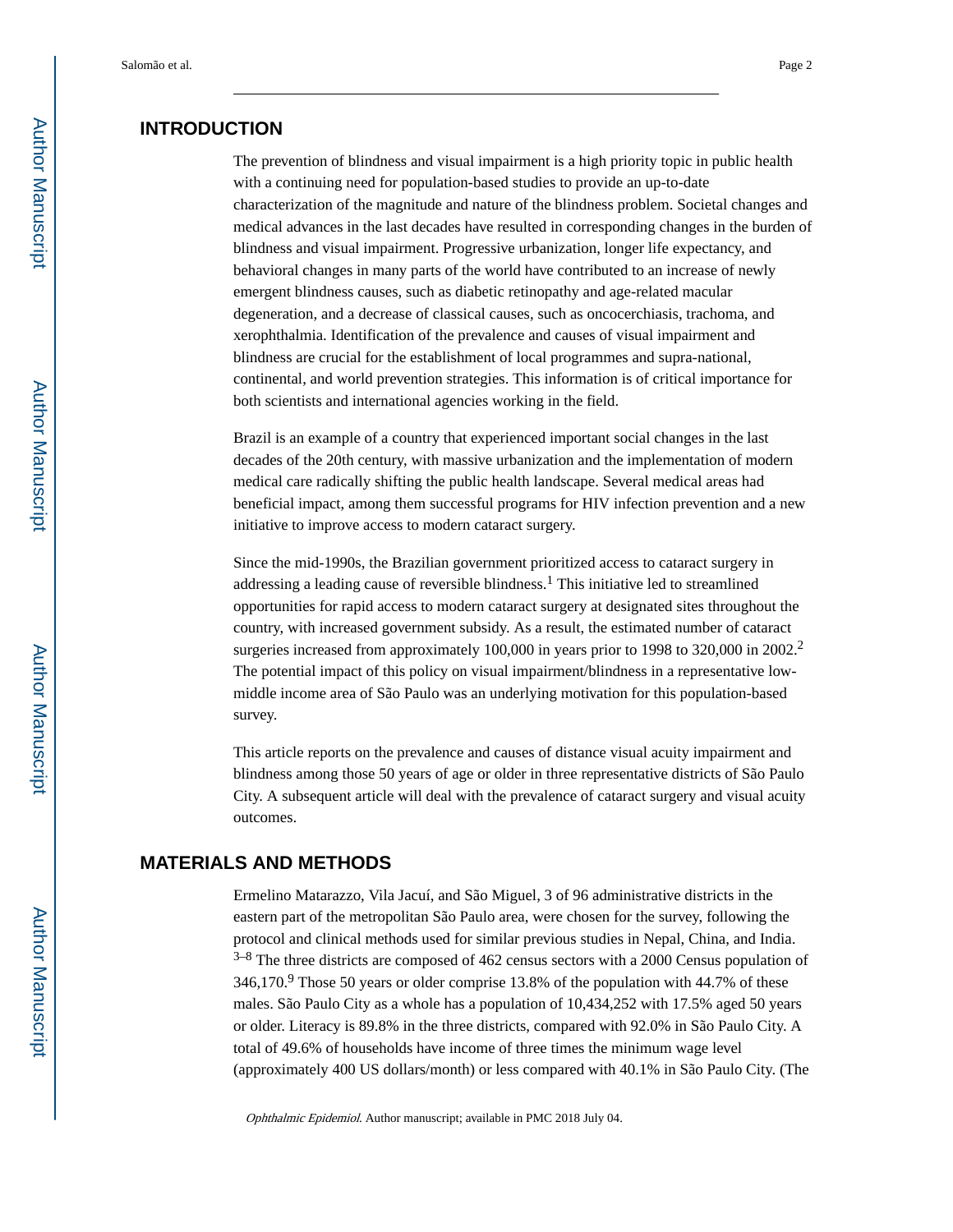original study plan was to include middle-high income districts of São Paulo in the survey, but because of a very poor response during the pilot phase of the project, the study area was redefined to include only low-middle SES districts.)

Eye care in the three districts is available in three primary health care centers, and in two public hospitals with ophthalmology outpatient clinics. One of these is the Hospital Municipal de Ermelino Matarazzo (HMEM), where the clinic was recently established as a tertiary ophthalmic division of the Vision Institute of Federal University of São Paulo (UNIFESP). (The three study districts were chosen in part because of their proximity to HMEM.)

The study population was selected through cluster sampling of the three districts based on 2000 Census data. In defining sampling frame clusters, census sectors with fewer than 135 persons 50 years or older were grouped with an adjacent sector and sectors with more than 270 persons 50 years or older were segmented, producing 256 clusters with 135 to 270 persons 50 years or older.

Sample size requirements were calculated on the basis of estimating an expected blindness prevalence of 4% within an error bound (precision) of 20% with 95% confidence interval.  $3-5, 8$  Assuming an examination response rate of 85%, and a design effect of 1.5 to account for the cluster sampling design, a sample size of 4,068 persons 50 years or older was required. Accordingly, 22 clusters, consisting of 34 census sectors, were randomly selected with equal probability from the 256 sampling units. This resulted in a total 2000 Census population of 29,066 with an estimated 4,053 persons 50 years or older.

Study field work was carried out over a 16-month period, beginning in late July 2004. After mapping households within the selected clusters, all residents 50 years or older were enumerated (name, gender, age, ethnicity, education, household income, spectacle use) in a door-to-door survey by three enumeration teams; each team consisted of 3–5 field workers including one supervisor. *Residency* was defined as having lived in the area for at least the last 6 months, including those who may have been temporarily absent at the time of the enumeration.

Within each cluster, enumerated persons were invited to the clinical examination station at the nearby HMEM on a mutually agreed-upon date. Written informed consent was obtained at the examination station using a scripted consent form. The clinical team consisted of one supervising ophthalmologist, four ophthalmologist examiners, and six ophthalmic technologists. Ophthalmologists had at least 5 years of specialty experience, and all ophthalmic technologists had a minimum of 2 years of experience.

The ophthalmic technologist measured presenting distance visual acuity using a retroilluminated LogMAR tumbling E chart at 4 metres, and at 1 metre for those failing to read the top line (<20/200). Testing for counting fingers, hand movement, and light perception was performed on those unable to read the top line at 1 metre. Each eye was measured separately, with glasses if worn. Visual acuity was recorded as the smallest line read with one or no errors.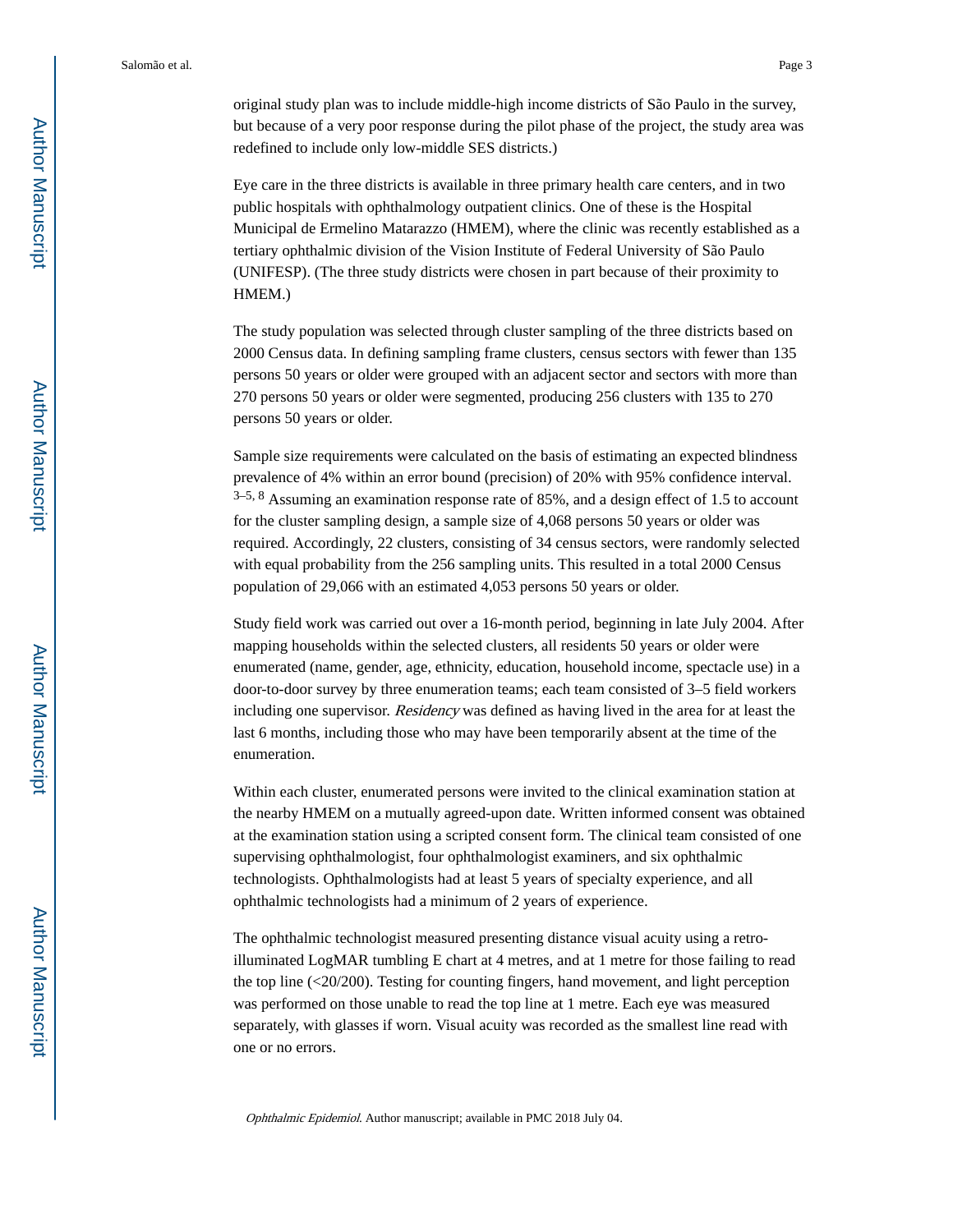All participants with presenting visual acuity 20/40 or worse, in either eye, and all cataractoperated individuals, irrespective of presenting vision, were refracted by an ophthalmologist to achieve the best visual acuity.

Ophthalmic examination of the eyelid, globe, pupillary reflex, and lens was carried out by an ophthalmologist. Intraocular pressure was measured by applanation tonometry on an optional basis to exclude glaucoma as determined by the examiner. For aphakic/ pseudophakic participants, surgical history and clinical details pertaining to the type of surgery and signs of surgical complications were noted. Participants with best-corrected distance vision 20/40 or worse had their pupils dilated for indirect ophthalmoscopy and slit lamp examination. Additionally, those suspected to have cataract, open angle glaucoma, and retinal or disc abnormalities, regardless of vision status, were dilated as determined by the examiner.

Eyes with presenting visual acuity 20/40 or worse were assigned a principal cause of visual impairment/blindness by the examining ophthalmologist using a 14-item list. Refractive error was assigned as the cause for those eyes where distance visual acuity improved to 20/32 or better with refractive correction. Cataract was assigned when lens opacity commensurate with visual acuity was present, and glaucoma was assigned when elevated intra ocular pressure (IOP) was accompanied by glaucomatous disc changes.

Treatment of minor eye ailments was provided at the examination site free of charge for the patients as well as spectacles if needed. Those requiring cataract surgery were referred to the HMEM for free services.

Subjects failing to come to the hospital examination station after repeated contact were invited for examination at a community centre near their home. The physically disabled and those failing to come to the community centre were offered an ocular examination (using portable equipment) at their home. Visual acuity was measured in these subjects with the LogMAR chart in daylight.

Survey field work was preceded by 2 days of staff training at UNIFESP. This was followed by a pilot field exercise (full-dress rehearsal) outside of the study area.

This study adhered to the tenets of the Declaration of Helsinki. Informed consent was obtained from all participants after explanation of the nature of the study and possible consequences of the examination. The Committee on Ethics on Research of UNIFESP approved the implementation of the survey protocol. Human subject research approval of the original protocol was cleared by the World Health Organization Secretariat Committee on Research Involving Human Subjects.

#### **Data management and analysis**

Household enumeration and clinical examination data forms were reviewed in the field for accuracy and completeness before being transferred to UNIFESP for computer data entry. Measurement data ranges, frequency distributions, and consistency among related measurements were checked with data cleaning programs.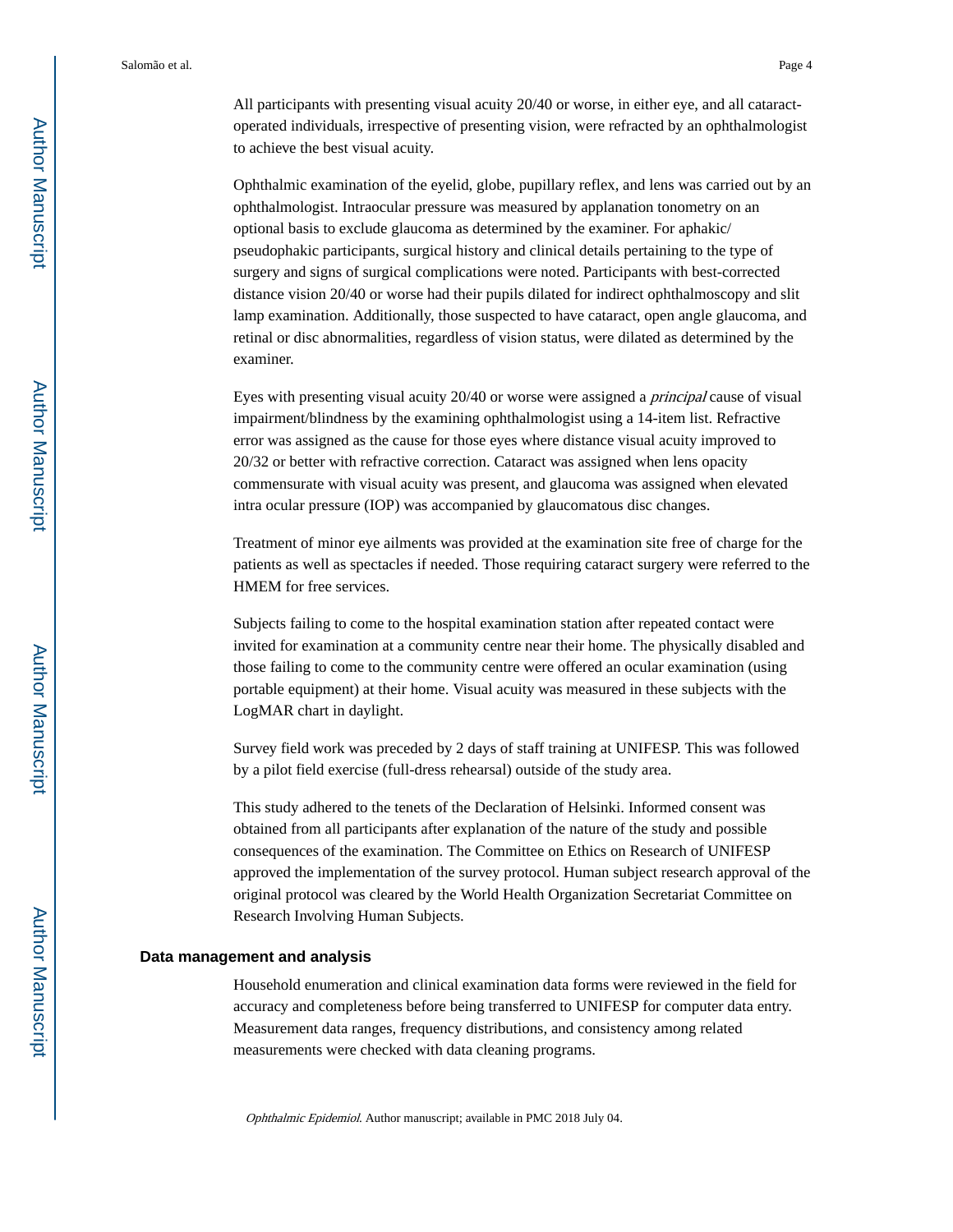Salomão et al. Page 5

For analysis of vision status, visual acuity in eyes was categorized as normal vision, ≥20/32; near normal vision <20/32 to ≥20/63; visual impairment <20/63 to ≥20/200; moderate blindness <20/200 to ≥20/400; and severe blindness <20/400. Consistent with the previous studies in Nepal, China, and India, bilateral vision was categorized as (1) NN: normal or near normal vision, ≥20/63 in both eyes; (2) VI: unilateral visual impairment, <20/63 to ≥20/200 in the worse-seeing eye and ≥20/63 in the better-seeing eye; bilateral visual impairment, <20/63 to ≥20/200 in both eyes; (3) UL: unilateral blindness, <20/200 in the worse-seeing eye and 20/200 in the better-seeing eye; (4) MB: moderate bilateral blindness,  $\langle 20/200$  in the worse-seeing eye and  $\langle 20/200$  to  $20/400$  in the better-seeing eye; (5) SB: severe bilateral blindness, <20/400 in both eyes (corresponding to the WHO definition of *blindness*).

Prevalence rates of visual impairment/blindness using presenting and best-corrected visual acuity were calculated. Multiple logistic regression was used to investigate the association of presenting and best-corrected bilateral blindness with age (using 10-year intervals), gender, education (using graduation levels), and household income (using minimum wage levels).

The cause of visual impairment and blindness was analysed with respect to both individual eyes and persons. Those with visual impairment/blindness in both eyes may represent two different causes of reduced vision. For example, a person bilaterally blind with cataract as the cause in one eye and glaucoma as the cause in the fellow eye would represent both cataract blindness and glaucoma blindness when data are reported on a person level.

Statistical analyses were performed using Stata Statistical Software, Release 8.0.<sup>10</sup> Confidence intervals (CI) and p values (significant at the  $p < 0.05$  level) were calculated with adjustment for clustering effects associated with the sampling design. Cluster design effects, represented by a ratio (termed, deff), which compares the estimate of variance actually obtained with the generally smaller variance that would have been obtained at simple random sampling being used, are reported. Pairwise interactions between regression model variables were assessed simultaneously using a Wald F test and considered significant at the  $p < 0.10$  level.

#### **RESULTS**

A total of 6,010 houses were visited in the three districts. Two thousand eight hundred seventy households had at least one eligible study person 50 years or older: 1,623 households (56.6%) had one, 1152 (40.1%) had two, and 95 (3.3%) had three or more eligible persons. A total of 4,224 persons aged 50 years were enumerated (Table 1). The mean age of enumerated men was 61.3 years and 62.0 years for women.

A total of 3,678 persons (87.1%) were examined (Table 1). Across the 22 study clusters, examination response rates ranged from 80.3% to 92.2%. The mean age of examined men was 61.8 years and 62.1 years for women. Two thousand seven hundred and twenty (74.0%) of those examined underwent the ophthalmic examination at the hospital outpatient clinic, 792 (21.5%) were examined at the community center, and 166 (4.5%) had in-home examinations.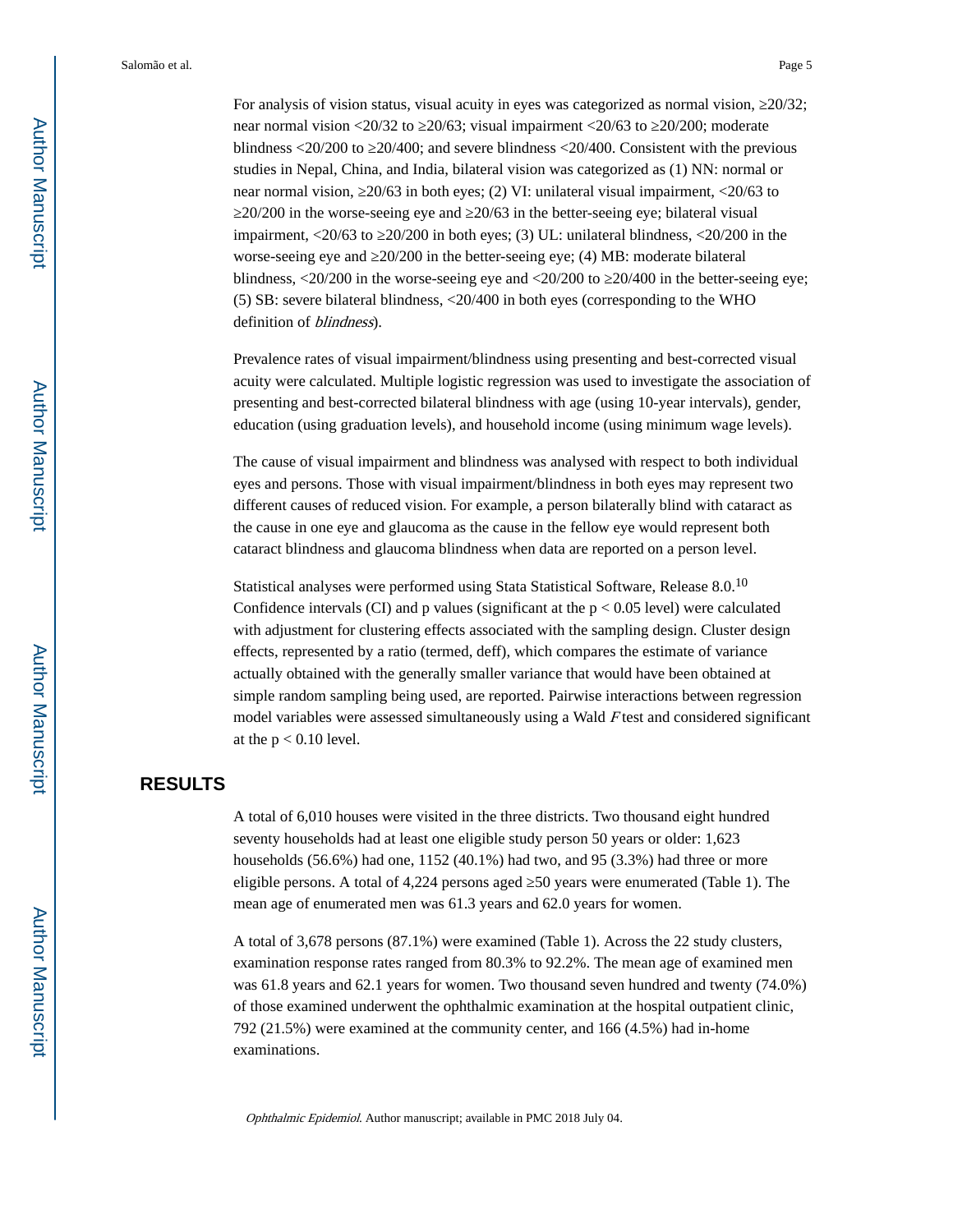Salomão et al. Page 6

In logistic regression modeling with age (as a categorical variable) and education as covariates, examination response was associated with older age (odds ratio [OR], 1.35; 95% confidence interval (CI):  $1.11\% - 1.64\%$ ) and lower education (OR,  $1.18$ ; 95% CI:  $1.07\% -$ 1.30%) in males, and lower education in females (OR, 1.17; 95% CI: 1.05–1.31). Males and females were modeled separately because of significant covariate interactions when gender was included as a covariate. (With gender included, the higher examination response in females was significant.) Income was not significant when included as a covariate in any of the models.

Visual acuity could not be measured in 36 of the 3,678 examined individuals because of an inability to respond as a result of stroke or other disability. Of the 3,642 with visual acuity measurements, 1,862 (51.1%) were wearing glasses for distance correction, and among these, 1,564 (84.0%) presented with normal/near normal vision.

Table 2 shows the distribution of presenting and best-corrected visual acuity in both the better-seeing eye and the worse-seeing eye. The distribution across the five bilateral vision categories is also shown. Presenting normal or near-normal vision  $(20/63)$  in both eyes (NN) was found in 80.7% (95% CI: 79.0%–82.4%; deff = 1.483) of participants; visual impairment (<20/63 to ≥20/200) in one or both eyes (VI) in 11.3 (95% CI: 10.2%–12.4%; deff = 1.075); and unilateral blindness  $\left( \frac{20}{200} \right)$  in 6.48% (95% CI: 5.44%–7.52%; deff = 1.502). Bilateral blindness (<20/200) was present in 1.51% (95% CI: 1.20%–1.82%; deff = 0.558) of participants: 0.74% (95% CI: 0.53%–0.95%; deff = 0.490) with moderated blindness (MB) and 0.77% (95% CI: 0.51%–1.03%; deff = 0.731) with severe blindness (SB).

The difference between males and females in the distribution of presenting vision across the five bilateral vision categories was not statistically significant (Kolmogorov–Smirnov test; p  $= 0.587$ ). The distribution across vision categories was also not significantly different between those examined at the community center versus the hospital, between those examined in the home versus the hospital, or between those examined in the home versus the community centre (Kolmogorov–Smirnov test;  $p = 1.000$ ,  $p = 0.944$ , and  $p = 0.793$ , respectively).

With best correction, normal/near-normal vision (NN) was increased to 88.2% (95% CI: 87.1%–89.4%; deff = 1.047); unilateral/bilateral visual impairment (VI) was reduced to 5.44% (95% CI: 4.63%–6.24%; deff = 1.070); and unilateral blindness (UL) was 5.27% (95% CI:  $4.44\% - 6.10\%$ ; deff = 1.151). Best-corrected bilateral blindness was found in 1.07% (95% CI: 0.79%–1.35%; deff = 0.611) of participants: moderate bilateral blindness (MB) was 0.52% (95% CI: 0.34%–0.70%; deff = 0.539); and severe bilateral blindness (SB) was 0.55% (95% CI: 0.29–0.81; deff = 1.055).

In multiple logistic regression modeling, blindness was associated with older age and lack of education for both presenting and best-corrected vision (Table 3). Gender was not significant. (An odds ratio of less than 1.0 for blindness among females compared with males, in spite of the higher prevalence of blindness in females, is explained by differences in education level: among females, 19.3% are without education compared with 11.6% in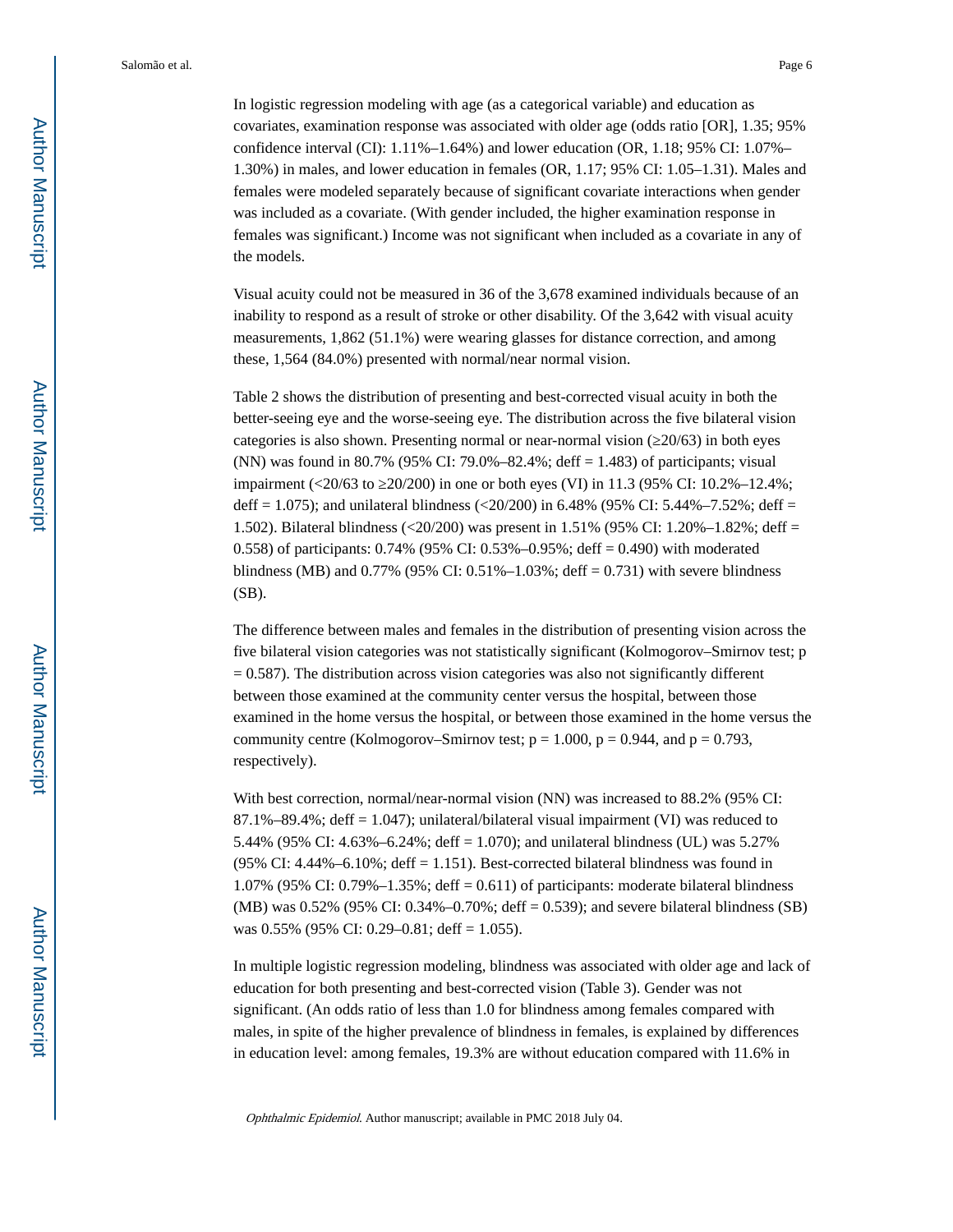Salomão et al. Page 7

males.) Household income was not a significant factor when included as a covariate in either model.

Table 4 shows the distribution and prevalence of causes of unilateral and bilateral blindness on a per-person basis. The causes of blindness were not always the same in the two eyes of bilaterally blind persons; thus, the total for the cause-specific prevalence exceeds the overall (any cause) 1.51% prevalence of bilateral blindness. Cataract (26.7%), other retinal disorders (24.6%), and amblyopia (11.0%) were the most common causes of unilateral blindness. For those with bilateral blindness, cataract (40.0%), glaucoma (20.0%), diabetic retinopathy (16.4%), and macular degeneration (16.4%) were common causes. When retinal disorders are grouped together, they represent the most common cause of both unilateral and bilateral blindness: 80 persons blind unilaterally from retinal causes and another 25 blind bilaterally with a retinal disorder the cause in one or both eyes. The prevalence of unilateral or bilateral blindness caused by retinal disorders is 2.89% (105/3642).

For the 2193 eyes presenting with less than normal visual acuity, Table 5 shows the causes stratified by visual acuity category and age (50–59 years and  $\geq 60$  years). Refractive error was the overwhelming cause for visual acuity in the near-normal category (76.8%), with cataract also a notable cause (12.2%) affecting primarily the older age group. For the visual impairment category, cataract (33.2%) and refractive error (32.2%) were the main causes refractive error in the younger age group and cataract in the older age group—with retinal disorders taken as a whole accounting for 20.3%. For blind eyes, retinal disorders (35.3%) were the main cause in both the younger (42.7%) and older (37.0%) age groups, with cataract (28.3%) the second most common cause for both age groups. Refractive error accounted for 3.8% of blind eyes.

For eyes with near-normal vision, the other causes category includes aphakia, chronic exposure keratitis by facial palsy, postoperative astigmatism, tilted intra-ocular lens (IOL), and recent postoperative phacoemulsification cataract surgery with IOL implant. For visual impairment, other causes were corneal edema, keratitis, keratoconus, and subluxated IOL. For blind eyes, other causes were opacified IOL, corneal edema, large angle restrictive esotropia, and keratoconus. Cause was recorded as undetermined for cases with unexplained visual loss, some requiring further diagnostic investigation.

Table 6 presents data on causes for the subset of 2081 eyes where information on participant education level was available. Refractive error was the main cause of near-normal vision for both participants with and without education. For the visual impairment category, however, cataract was the main cause for those with no education, while refractive error remained as the main cause among participants with education. Similarly, cataract was the main cause of blindness in those with no education, whereas retinal disorders were the most common cause among those with education. (If cataract were removed as a cause of less than normal vision, other differences between those with and without education would remain.) Amblyopia was less common, and macular degeneration more common, among those with no education across all three visual acuity categories. Glaucoma was also relatively more common as a cause of blindness among those with no education.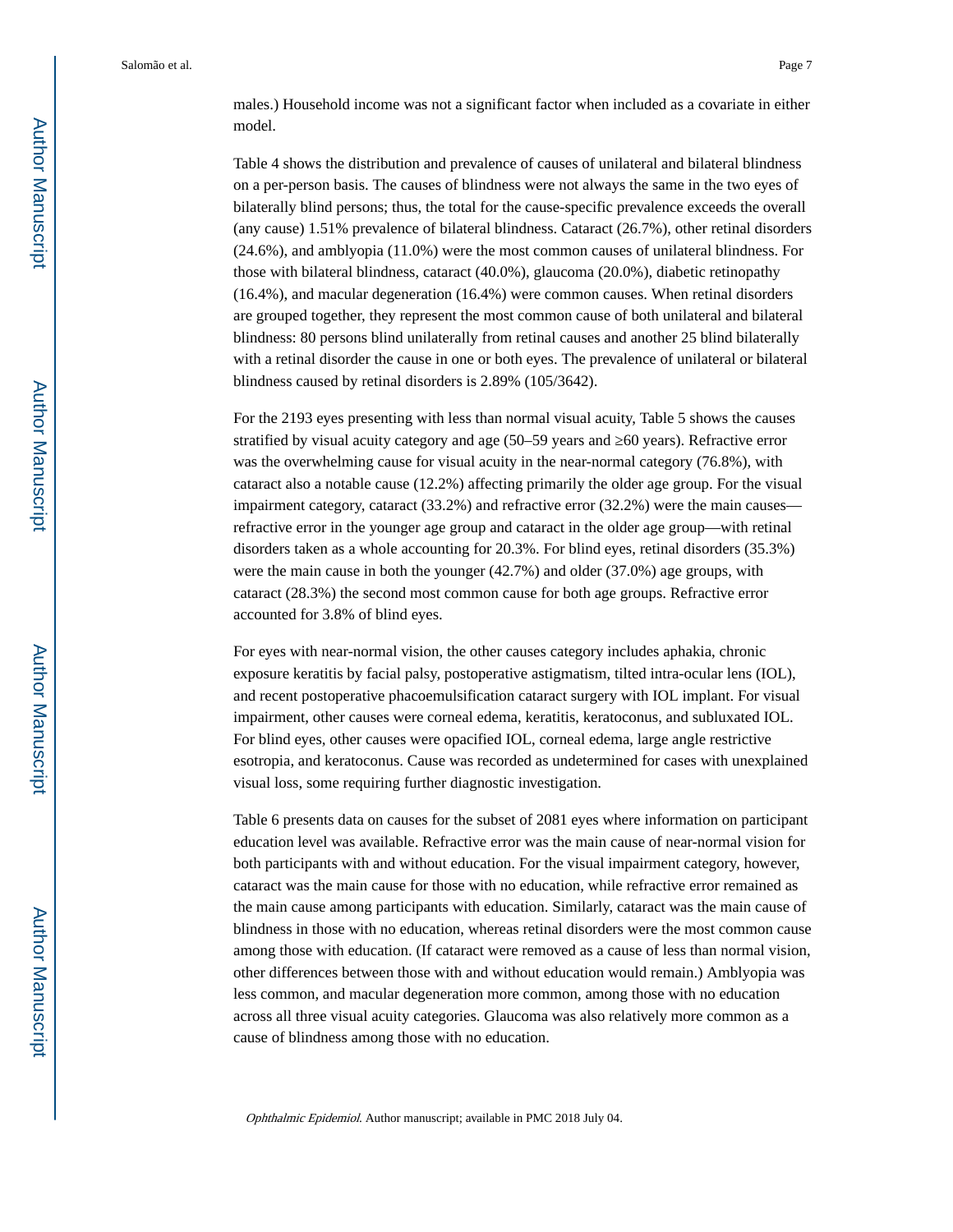#### **DISCUSSION**

Strengths of the survey were the large, randomly selected sample of enumerated and examined persons. With extensive follow-up visits to absent or hesitant households, the enumeration period extended far beyond what was initially envisioned. Because of safety concerns all of the enumeration visits took place during daylight hours. Upon completion, the number of enumerated subjects actually exceeded the number expected on the basis of the 2000 Census. (It is important to note that the original study plan included surveying high- and middle-income areas of São Paulo. However, based on a very poor response in obtaining access to high SES households during the pilot phase of the project, the study area was redefined to include only low-midle SES districts.)

The high examination response rate (87%) was achieved by repeatedly visiting some households to seek participation—in one instance 18 times—and by offering examinations in three different settings. Reaching resistant cases was important in providing a representative demographic and visual acuity profile of the study population.

Blindness was shown to be associated not only with older age, as expected, but also with the lack of formal education. This is generally consistent with the finding of a higher ageadjusted risk of blindness in the illiterate found in the other studies with a similar examination protocol.<sup>3–8</sup> Blindness was not associated with female gender, as found in some studies.<sup>3, 5, 7</sup> (It should be noted that because examination response rates were also associated with older age and lower education, the prevalence of blindness reported for the study population is likely to have an upward bias.)

Retinal disorders (including diabetic retinopathy, macular degeneration, retinal detachment, and other retinal causes) were the main cause of blindness, followed by cataract and glaucoma. (Visual impairment and blindness because of glaucoma and peripheral retinal diseases could have been underestimated because perimetry was not included in the ocular examination.) One explanation for the relatively high ranking of retinal disorders as a cause of blindness is the success of the Brazilian initiative to improve access to cataract surgical services. With a more than tripling of the annual number of cataract surgeries over the past 5-year period (data not shown), cataract blindness is likely to have been significantly reduced, and therefore, blindness due to other ocular diseases/conditions becoming more prominent. (When diabetic retinopathy and macular degeneration are considered as separate causes, cataract ranks as the main cause of blindness.)

The prevalence of unilateral and bilateral blindness due to retinal disorders was 2.89%. This is remarkably higher than what was found in both Shunyi<sup>4</sup> and Doumen<sup>5</sup> counties in China  $(0.92\%$  and  $0.56\%$  of examined eyes, respectively) and in Rajasthan<sup>6</sup> and Tirunelveli<sup>7</sup> in India (0.75% and 0.66% of examined eyes, respectively), but comparable to the 2.70% prevalence of unilateral or bilateral blindness due to retinal disorders in Hong Kong.<sup>8</sup>

In going beyond the protocol used in the Nepal, China, and India surveys, this study explicitly included visual acuity <20/32 to 20/63 as a category of reduced vision (labeled near-normal vision). Including this mild impairment category was considered important in densely populated urban areas such as São Paulo, where visual requirements for driving and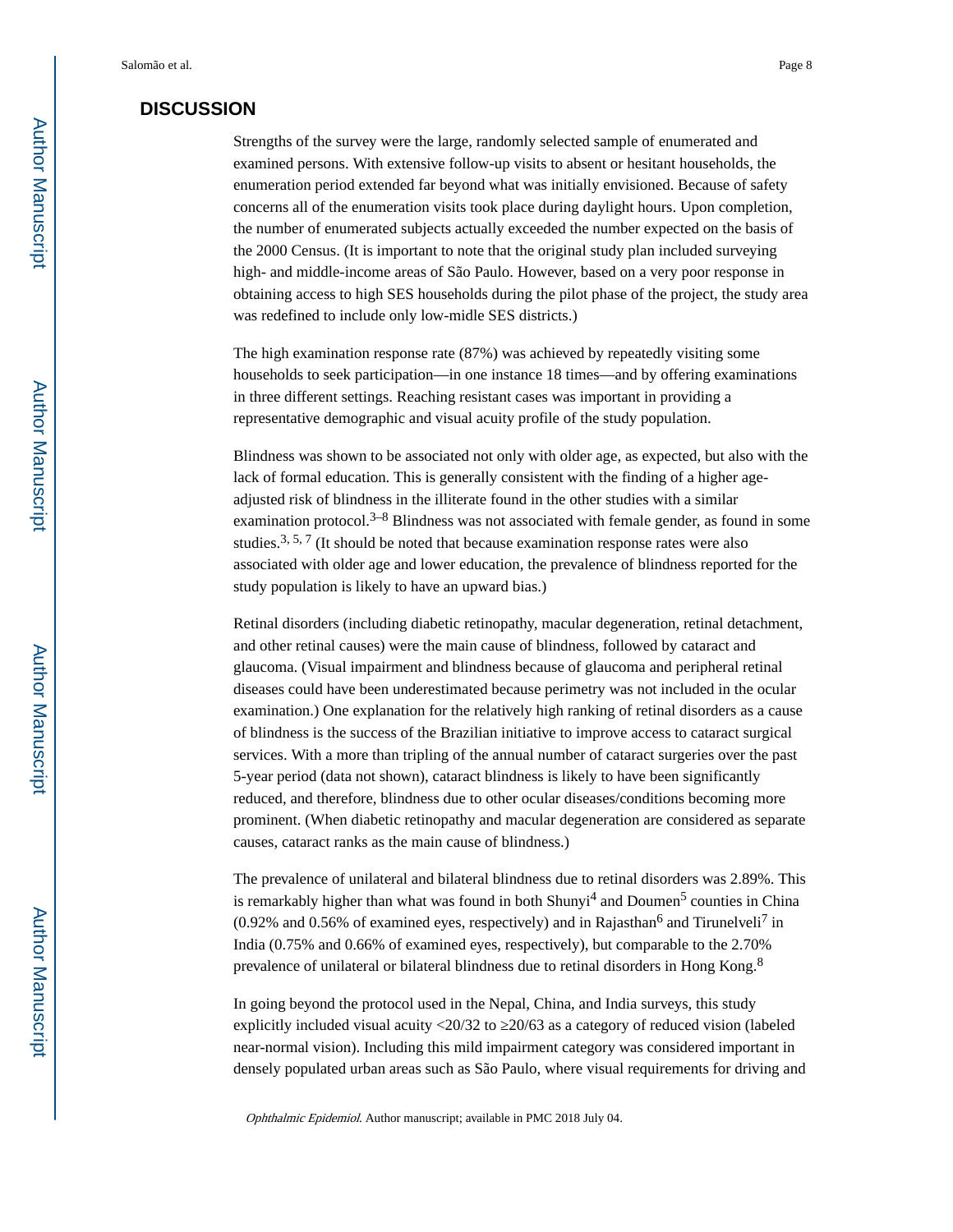work purposes may be more demanding. Our finding of uncorrected refractive error as the primary cause of mild visual impairment is unmistakable.

If a <20/63 cut-point had been used in defining visual impairment, as in the previous surveys where visually impaired/blind eyes improving to 20/63 or better with best correction were classified as refractive error cases, the distribution of causes of impairment for the <20/63 to ≤20/200 visual acuity category would have changed: refractive error would have increased from 32.3% to 61.9%, cataract would have decreased from 33.2% to 17.8%, and retinal disorders would have decreased from 20.3% to 12.3%. For visual acuity <20/200 (blind eyes), refractive error as a cause would have increased from 3.8% to 8.1%, cataract would have decreased from 28.3% to 26.3%, and retinal disorders would have decreased from 35.3% to 34.7%.

Previous studies of adults 50 years of age and older in Latin America conducted in Paraguay, Peru, Venezuela, and Argentina focused on evaluating blindness due to cataract using the rapid assessment of cataract surgical services (RACSS) protocol.11−14 The RACSS protocol is substantially different from ours in that it uses an abbreviated home-based measurement of presenting visual acuity and a simplified ophthalmic assessment with an emphasis on identifying visual impairment/blindness caused by cataract. The RACSS survey in urban/ rural Paraguay found significantly higher prevalence for severe blindness (3.5%), moderate blindness (5.9%), and visual impairment (15.5%).<sup>11</sup> Similarly, the prevalence found in semirural Peru was higher: severe blindness (2.6%), moderate blindness (7.4%), and visual impairment (14.3%).<sup>12</sup> The RACSS survey conducted in urban/rural Venzuela also reported a higher prevalence for moderate and severe blindness combined (3.53%).13 The RACSS survey in Argentina (Buenos Aires) found a comparable presenting prevalence of severe blindness (0.9%), but a higher prevalence for moderate blindness (2.3%) and visual impairment  $(6.8\%)$ .<sup>14</sup>

The prevalence of visual impairment and blindness based on best-corrected visual acuity puts São Paulo in a position somewhat similar to that in the United States, where the prevalence of best-corrected visual acuity of <20/40 to >20/200 in the better-seeing eye was reported as 1.98% among those 40 years of age, and the prevalence of blindness 20/200 as 0.78%.<sup>15</sup>

Because Brazil covers large territory with many socioeconomic and regional discrepancies, additional surveys including rural areas with poor access to eye care are needed to provide more widely representative estimates of visual impairment and blindness in Brazil.

#### **Acknowledgments**

The authors are grateful to study ophthalmologists, Alisson do Vale, Francisco S. Seixas, and Sung E. S. Watanabe, and ophthalmic technologists/orthoptists, Celina Tamaki, Josenilson M. Pereira, M. Valéria Ferrari, Meiry A. Furusato, Nívea F. Cavascan, and Paula Y. Sacai, for assistance in the clinical examinations.

This study was supported by the World Health Organization, Geneva, Switzerland (under National Institutes of Health [Bethesda, Maryland] contract no. N01-EY-2103); Fundação de Amparo à Pesquisa do Estado de São Paulo-FAPESP (São Paulo, SP, Brazil), grant # 04/06670-9 to SRS; predoctoral fellowship # 06/01354-7 to RWC; Conselho Nacional de Desenvolvimento Científico e Tecnológico-CNPq (Brasília, DF, Brazil) research fellowship (S.R.S., A.B., R.B.J); Fundo de Apoio aos Docentes e Alunos da UNIFESP – FADA (São Paulo, SP, Brazil) research fellowship (SRS, AB, RBJ).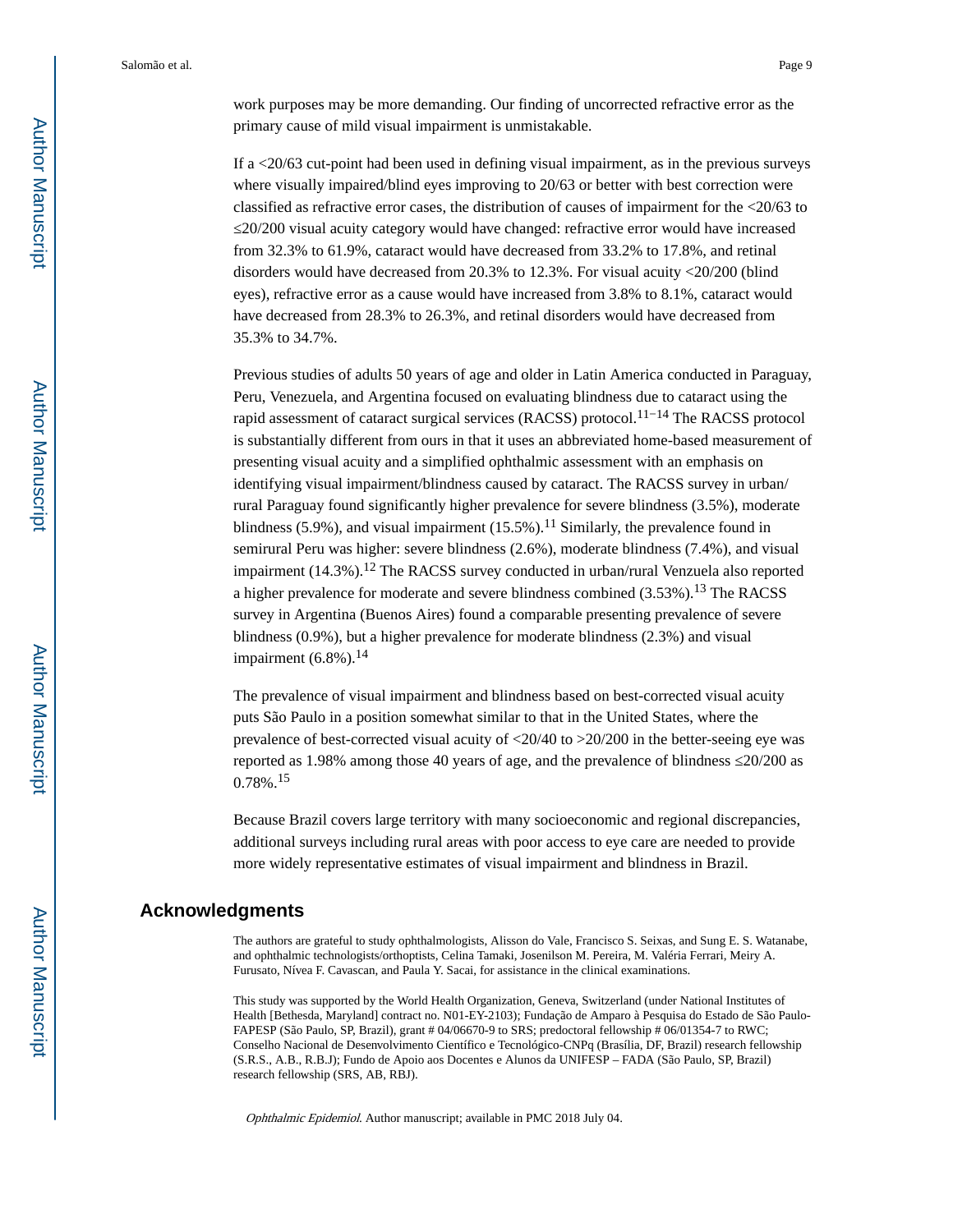#### **References**

- 1. Kara-José N, Arieta CEL. South American Programme: Brazil. Community Eye Health. 2000; 13:55–56. [PubMed: 17491967]
- 2. Avakian A, Temporini ER, Kara-José N. Second eye cataract surgery: perceptions of a population assisted at a university hospital. Clinics. 2005; 60:401–406. [PubMed: 16254677]
- 3. Pokharel GP, Regmi G, Shrestha SK, Negrel AD, Ellwein LB. Prevalence of blindness and cataract surgery in Nepal. Br J Ophthalmol. 1998; 82:600–605. [PubMed: 9797657]
- 4. Zhao J, Jia L, Sui R, Ellwein LB. Prevalence of blindness and cataract surgery in Shunyi County, China. Am J Ophthalmol. 1998; 126:506–514. [PubMed: 9780095]
- 5. Li S, Xu J, He M, Wu K, Munoz SR, Ellwein LB. A survey of blindness and cataract surgery in Doumen County, China. Ophthalmology. 1999; 106:1602–1608. [PubMed: 10442910]
- 6. Murthy GVS, Gupta S, Ellwein LB, Munoz SR, Bachani D, Dada VK. A population-based eye survey of older adults in a rural district of Rajasthan I. Central vision impairment, blindness, and cataract surgery. Ophthalmology. 2001; 108:679–685. [PubMed: 11297483]
- 7. Nirmalan PK, Thulasiraj RD, Maneksha V, et al. A population based eye survey of older adults in Tirunelveli district of south India: blindness, cataract surgery, and visual outcomes. Br J Ophthalmol. 2002; 86:505–512. [PubMed: 11973242]
- 8. Michon JJ, Lau J, Chan WS, Ellwein LB. Prevalence of visual impairment, blindness, and cataract surgery in the Hong Kong elderly. Br J Ophthalmol. 2002; 86:133–139. [PubMed: 11815334]
- 9. IBGE. Instituto Brasileiro de Geografia e Estatística. Estatcart: Sistema de recuperação de informações georreferenciais. Versão 2.0. Rio de Janeiro: IBGE. 2003
- 10. Stata Corporation. Stata/SE Statistical Software: Release 8.0. College Station, TX: Stata Corporation; 2003.
- 11. Duerksen R, Limburg H, Carron JE, Foster A. Cataract blindness in Paraguay—results of a national survey. Ophthalmic Epidemiol. 2003; 10:349–357. [PubMed: 14566636]
- 12. Aguila LP, Carrion R, Luna W, Silva JC, Limburg H. Ceguera por catarata en personas mayores de 50 anos en una zona semir-rural del norte del Peru. Pan Am J Public Health. 2005; 17:387–393.
- 13. Siso F, Esche G, Limburg H, y el Grupo RACSS-Venezuela. Test nacional de catarata y servicios quirurgicos. Rev Oftalmol Venez. 2005; 61:112–136.
- 14. Nano ME, Nano HD, Mugica JM, Silva JC, Montana G, Limburg H. Rapid assessment of visual impairment due to cataract and cataract surgical services in urban Argentina. Ophthalmic Epidemiol. 2006; 13:191–197. [PubMed: 16854773]
- 15. Congdon N, O'Colmain B, Klaver CC, Klein R, Munoz B, Friedman DS, Kempen J, Taylor HR, Mitchell P, Eye Diseases Prevalence Research Group. Causes and prevalence of visual impairment among adults in the United States. Arch Ophthalmol. 2004; 122:477–485. [PubMed: 15078664]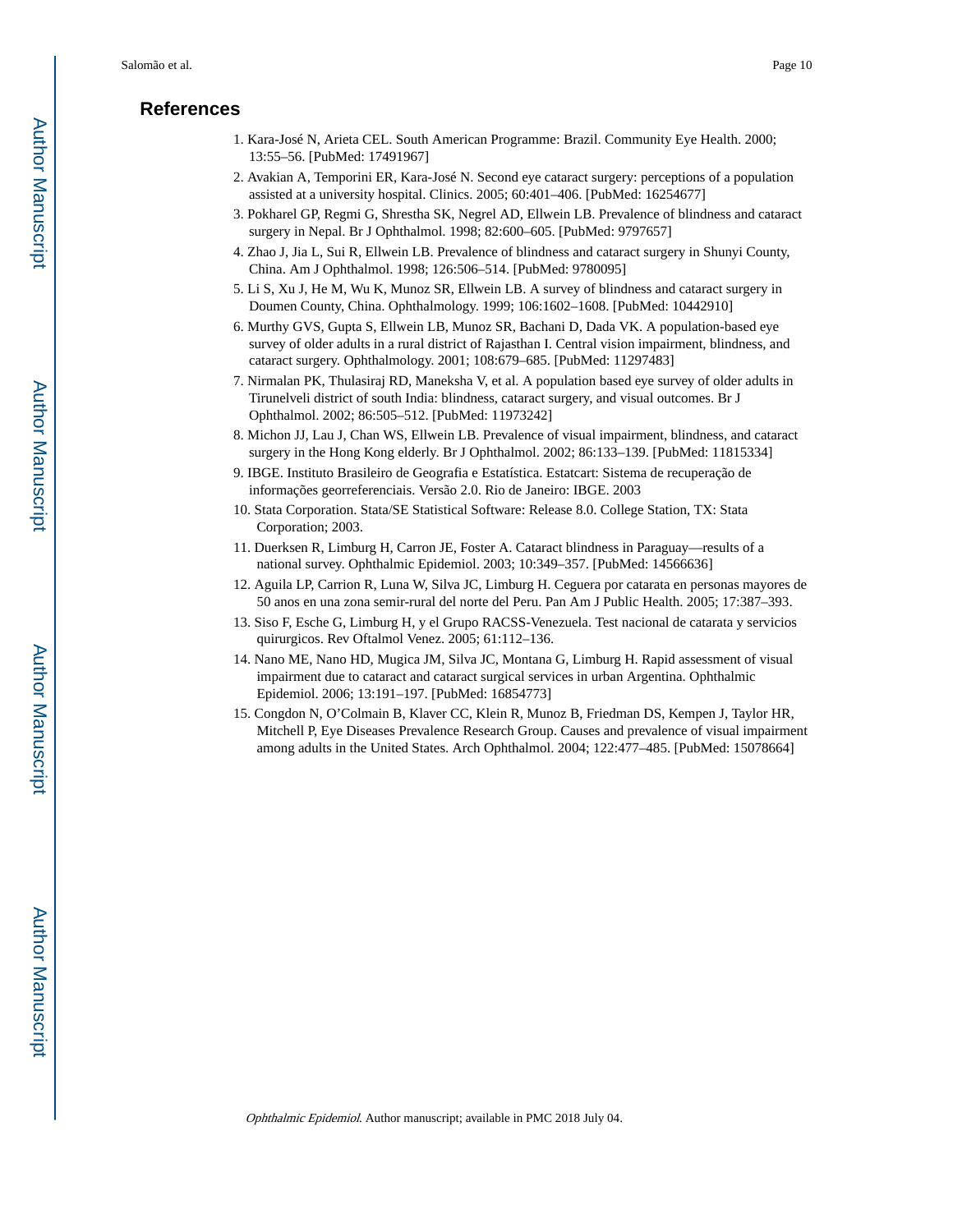Enumerated and examined population by age, gender, years of schooling, and household income

|                         | Enumerated No. $(\% )$ | Examined No. $(\% )$ | <b>Percent examined</b> |
|-------------------------|------------------------|----------------------|-------------------------|
| Age (yrs.)              |                        |                      |                         |
| $50 - 59$               | 2052(48.6)             | 1747(47.5)           | 85.1                    |
| $60 - 69$               | 1272(30.1)             | 1129(30.7)           | 88.8                    |
| >70                     | 900(21.3)              | 802 (21.8)           | 89.1                    |
| Gender                  |                        |                      |                         |
| Male                    | 1834 (43.4)            | 1542 (41.9)          | 84.1                    |
| Female                  | 2390 (56.6)            | 2136(58.1)           | 89.4                    |
| <b>Education</b> level  |                        |                      |                         |
| No education            | 639(15.1)              | 574 (15.6)           | 89.8                    |
| $<$ Primary             | 796 (18.8)             | 706 (19.2)           | 88.7                    |
| Primary                 | 1449 (34.3)            | 1293 (35.2)          | 89.2                    |
| Middle school           | 562 (13.3)             | 488 (13.3)           | 86.8                    |
| High school             | 423(10.0)              | 346(9.4)             | 81.8                    |
| College or more         | 147(3.5)               | 111(3.0)             | 75.5                    |
| No information          | 208(4.9)               | 160(4.4)             | 76.9                    |
| Household Income (R\$)* |                        |                      |                         |
| None                    | 121(2.9)               | 100(2.7)             | 82.6                    |
| Low                     | 2119 (50.2)            | 1937 (52.7)          | 91.4                    |
| Average                 | 698 (16.5)             | 606(16.5)            | 86.8                    |
| High                    | 31(0.7)                | 24(0.7)              | 77.4                    |
| No information          | 1255(29.7)             | 1011(27.5)           | 80.6                    |
| All                     | 4224 100.0             | 3678 100.0           | 87.1                    |

\* Income was categorized using minimum wage (MW) as low (up to 4 MW), average (4–16.5 MW), and high (16.5–33 MW); R\$ = Brazilian Real.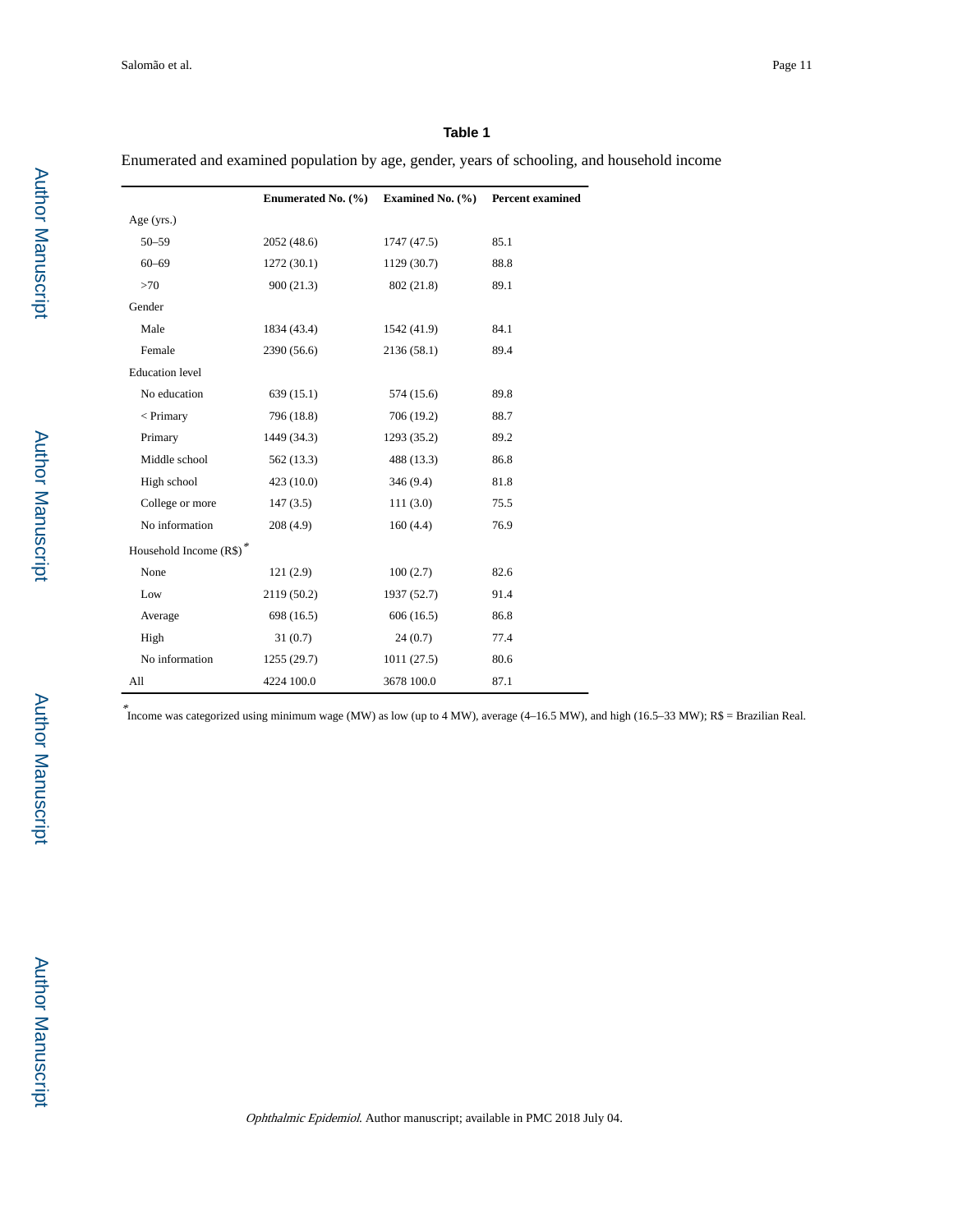| ٠      |
|--------|
|        |
|        |
|        |
|        |
|        |
|        |
| ï<br>í |
|        |
|        |
|        |
|        |
|        |
|        |
|        |
|        |
|        |
|        |
|        |
|        |
|        |
|        |
|        |
|        |
|        |
|        |
|        |
|        |
|        |
|        |
|        |
|        |
|        |
|        |
|        |
|        |
| ٠      |
|        |
|        |
|        |

The distribution of presenting and best-corrected visual acuity \*

| >20/32<br>Worse eye VA              |                                                |                       |                       |                                                  |                       |                         |
|-------------------------------------|------------------------------------------------|-----------------------|-----------------------|--------------------------------------------------|-----------------------|-------------------------|
|                                     |                                                | $-20/32$ to $20/63$   |                       | $< 20/63$ to $< 20/200$ $< 20/200$ to $< 20/400$ | < 20/400              | Ę                       |
|                                     | Normal/near normal vision (NN)                 |                       |                       |                                                  |                       |                         |
| 2,245 (61.6)<br>20/32               |                                                |                       |                       |                                                  |                       | 2,245 (61.6; 59.4-63.9) |
| 2,929 (80.4)                        |                                                |                       |                       |                                                  |                       | 2,929 (80.4; 78.8-82.1) |
| 374 (10.3)<br>$20/32$ to $20/63$    |                                                | 320 (8.8)             |                       |                                                  |                       | 694 (19.1; 17.5-20.6)   |
| 182(5.0)                            |                                                | 102(2.8)              |                       |                                                  |                       | $284(7.8; 6.8-8.8)$     |
|                                     | Unilateral or bilateral vision impairment (VI) |                       |                       |                                                  |                       |                         |
| 120(3.3)<br>$<$ 20/63 to 20/200     |                                                | 169 (4.6)             | 123(3.4)              |                                                  |                       | 412 (11.3; 10.2-12.4)   |
| 96 (2.6)                            |                                                | 62(1.7)               | 40(1.1)               |                                                  |                       | $198(5.4; 4.6 - 6.2)$   |
|                                     | Unilateral blindness (UL)                      |                       |                       | Moderate blindness (MB)                          |                       |                         |
| 23(0.6)<br>$<$ 20/200 to $>$ 20/400 |                                                | 25 (0.7)              | 21(0.6)               | 11(0.3)                                          |                       | 80 (2.2; 1.7-2.7)       |
| 25(0.7)                             |                                                | 11(0.3)               | 10(0.3)               | 10(0.3)                                          |                       | $56(1.5; 1.1 - 1.9)$    |
|                                     |                                                |                       |                       |                                                  | Severe blindness (SB) |                         |
| 84(2.3)<br>< 20/400                 |                                                | 54 (1.5)              | 29(0.8)               | 16(0.4)                                          | 28(0.8)               | $211(5.8; 5.0 - 6.6)$   |
| 101(2.8)                            |                                                | 22(0.6)               | 23(0.6)               | $9(0.2)$                                         | 20(0.5)               | $175(4.8; 4.0 - 5.6)$   |
| ㅋ                                   | 2,846 (78.1; 76.6–79.8)                        | 568 (15.6; 14.2-17.0) | $173(4.8; 4.0 - 5.5)$ | $27(0.7; 0.5-0.9)$                               | 28 (0.8; 0.5-1.0)     | 3,642 (100.0)           |
|                                     | 3,333 (91.5; 90.5-92.6)                        | $197(5.4; 4.6 - 6.3)$ | $73(2.0; 1.5-2.5)$    | $19(0.5; 0.3 - 0.7)$                             | $20(0.5; 0.3 - 0.8)$  | 3,642 (100.0)           |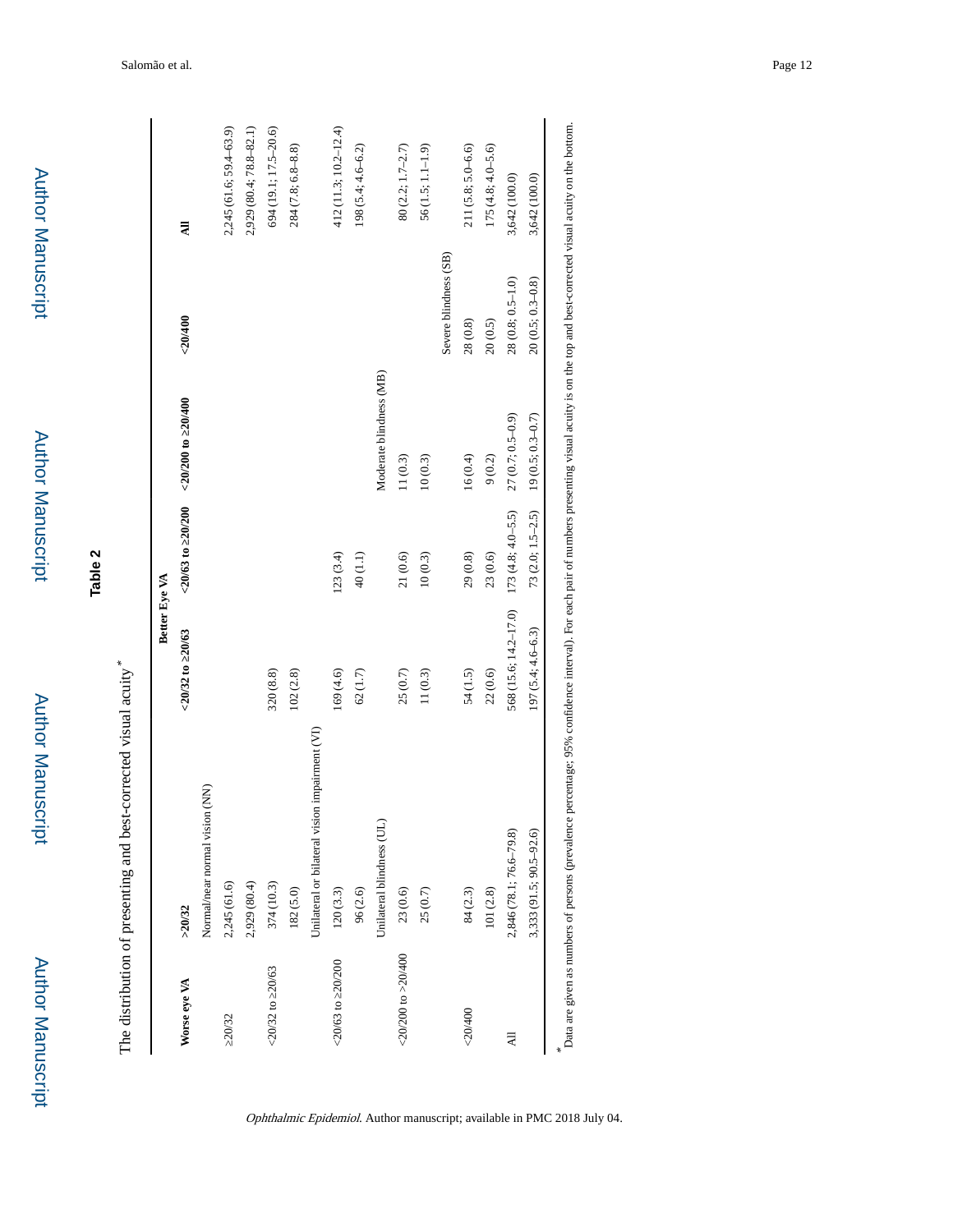| <b>שוחפטומו ומוטרי</b><br>į |  |
|-----------------------------|--|
| ומנו ומונמו וממרות ה        |  |

Author Manuscript

Author Manuscript

# **Table 3**

Prevalence of bilateral blindness (<20/200) in persons by age, gender and education Prevalence of bilateral blindness (<20/200) in persons by age, gender and education

|                        |      |                                     | Presenting blindness                                                                                                                                    |             | <b>Best-corrected blindness</b> |
|------------------------|------|-------------------------------------|---------------------------------------------------------------------------------------------------------------------------------------------------------|-------------|---------------------------------|
|                        |      | Number Examined* Prevalence No. (%) | Adjusted odds ratio (95% confidence interval) Prevalence No. (%) Adjusted odds ratio (95% confidence interval)                                          |             |                                 |
| Age (yrs.)             |      |                                     |                                                                                                                                                         |             |                                 |
| $50 - 59$              | 1739 |                                     | 11 (0.63) Reference                                                                                                                                     |             | 8 (0.46) Reference              |
| $60 - 69$              | 1124 |                                     | $13(1.16)$ $1.50(0.53-4.25)$                                                                                                                            | 9(0.80)     | $1.23(0.38 - 3.96)$             |
| ${>}70$                | 779  | 31 (3.98)                           | $4.13(2.14 - 7.94)^{2}$                                                                                                                                 | 22 (2.82)   | $3.58(1.58 - 8.08)^{7}$         |
| Gender                 |      |                                     |                                                                                                                                                         |             |                                 |
| Male                   | 1527 |                                     | 21 (1.38) Reference                                                                                                                                     |             | 16 (1.05) Reference             |
| Female                 | 2115 |                                     | 34 (1.61) 0.91 (0.50-1.66)                                                                                                                              |             | $23(1.09)$ 0.85 $(0.41-1.79)$   |
| <b>Education level</b> |      |                                     |                                                                                                                                                         |             |                                 |
| No education           | 560  | 27(4.82)                            | Reference                                                                                                                                               |             | $20(3.57)$ Reference            |
| $\langle$ Primary      | 698  | $5(0.72)$                           | $0.25(0.16-0.39)^{48}$                                                                                                                                  | 2(0.29)     | $0.23(0.13 - 0.42)^{18}$        |
| Primary                | 1285 | 13(1.01)                            |                                                                                                                                                         | 11 (0.86)   |                                 |
| Middle school          | 486  | 4(0.82)                             |                                                                                                                                                         | 3(0.62)     |                                 |
| High school            | 345  | 2(0.58)                             |                                                                                                                                                         | 1(0.29)     |                                 |
| College or more        |      | 0(0.00)                             |                                                                                                                                                         | $0\,(0.00)$ |                                 |
| No information         | 157  | 4(2.55)                             |                                                                                                                                                         | 2(1.27)     |                                 |
| $\overline{AB}$        | 3642 | 55 (1.51)                           |                                                                                                                                                         | 39 (1.07)   |                                 |
|                        |      |                                     | The multiple logistic regression odds ratios are based on the 3.485 participants with information on education level (and not the entire 3642 examined) |             |                                 |

The multiple logistic regression odds ratios are based on the 3,485 participants with information on education level (and not the entire 3642 examined).

 $\frac{t}{p}$  < 0.01.

 $t_{\rm p}$  < 0.001.

 $\stackrel{\text{\normalsize S}}{s}$  Represents any education. Represents any education.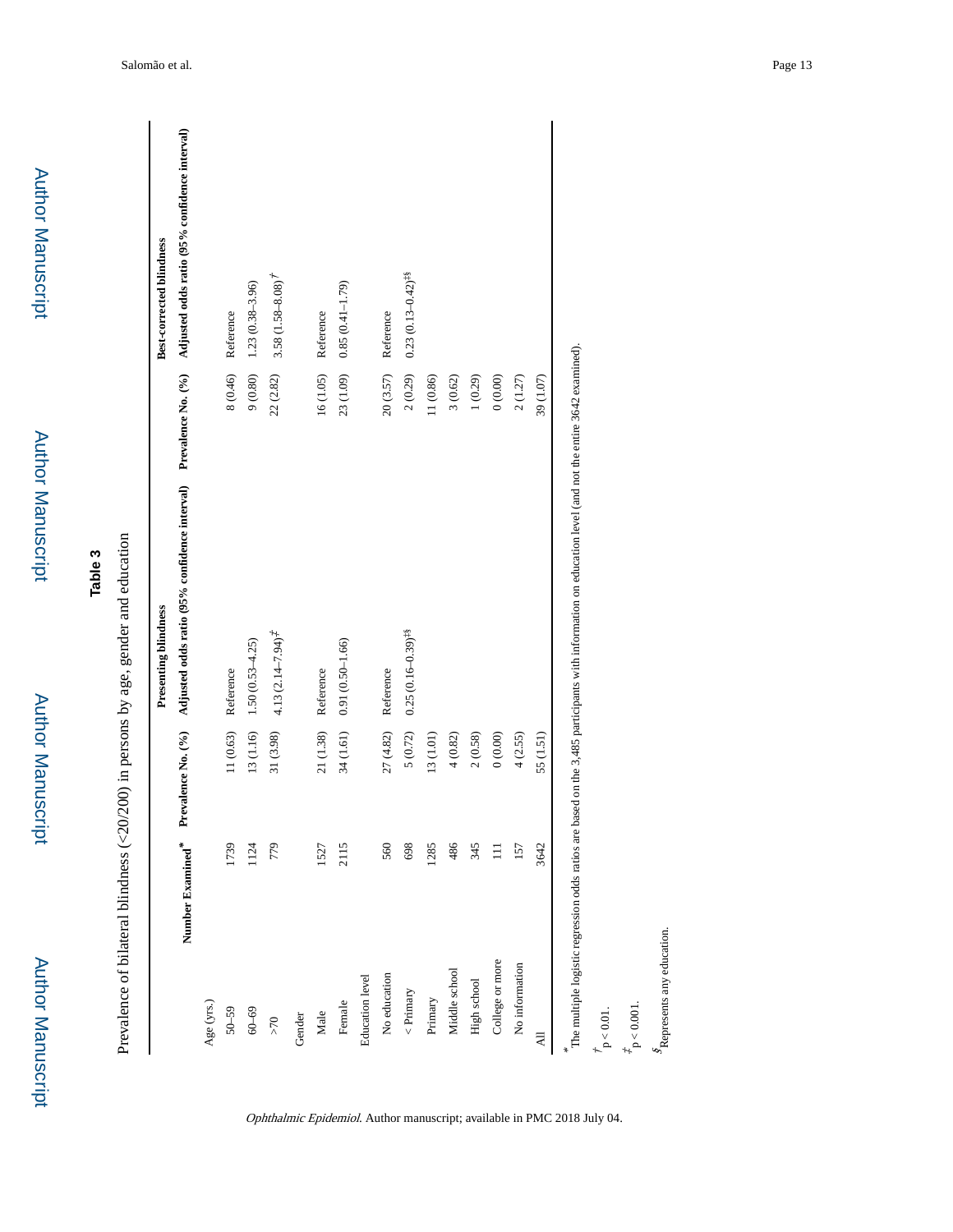Principal causes and prevalence of presenting blindness (<20/200)

|                            | <b>Unilaterally blind persons</b> |                | <b>Bilaterally blind persons</b> |                             |
|----------------------------|-----------------------------------|----------------|----------------------------------|-----------------------------|
| <b>Principal cause</b>     | Persons No. $(\% )$               | Prevalence (%) | Persons <sup>*</sup> No. $(\%$   | Prevalence <sup>*</sup> (%) |
| Retinal disorders          | 80 (33.9)                         | 2.20           | 26 (47.3)                        | 0.71                        |
| Diabetic retinopathy       | 12(5.1)                           | 0.33           | 9(16.4)                          | 0.25                        |
| Macular degeneration       | 5(2.1)                            | 0.14           | 9(16.4)                          | 0.25                        |
| Other retinal disorders    | 58 (24.6)                         | 1.59           | 7(12.7)                          | 0.19                        |
| Retinal detachment         | 5(2.1)                            | 0.14           | 1(1.8)                           | 0.03                        |
| Cataract                   | 63 (26.7)                         | 1.73           | 22(40.0)                         | 0.60                        |
| Glaucoma                   | 11(4.7)                           | 0.30           | 11(20.0)                         | 0.30                        |
| Absent/disorganized globe  | 12(5.1)                           | 0.33           | 5(9.1)                           | 0.14                        |
| Refractive error $\dot{r}$ | 8(3.4)                            | 0.22           | 3(5.5)                           | 0.08                        |
| Other optic atrophy        | 10(4.2)                           | 0.27           | 1(1.8)                           | 0.03                        |
| Amblyopia                  | 26(11.0)                          | 0.71           | 0(0.0)                           | 0.00                        |
| Corneal opacity/scar       | 20(8.5)                           | 0.55           | 0(0.0)                           | 0.00                        |
| Other causes               | 3(1.3)                            | 0.08           | 1(1.8)                           | 0.03                        |
| Undetermined               | 3(1.3)                            | 0.08           | 3(5.5)                           | 0.08                        |
| All (any cause)            | 236 (100.0)                       | 6.48           | 55 (100.0)                       | 1.51                        |

\* The totals for the cause specific prevalence exceed the "ALL (any cause)" prevalence because a person can represent two different causes of blindness.

 $\dot{T}$ Includes only cases improving to >20/32 with subjective refraction.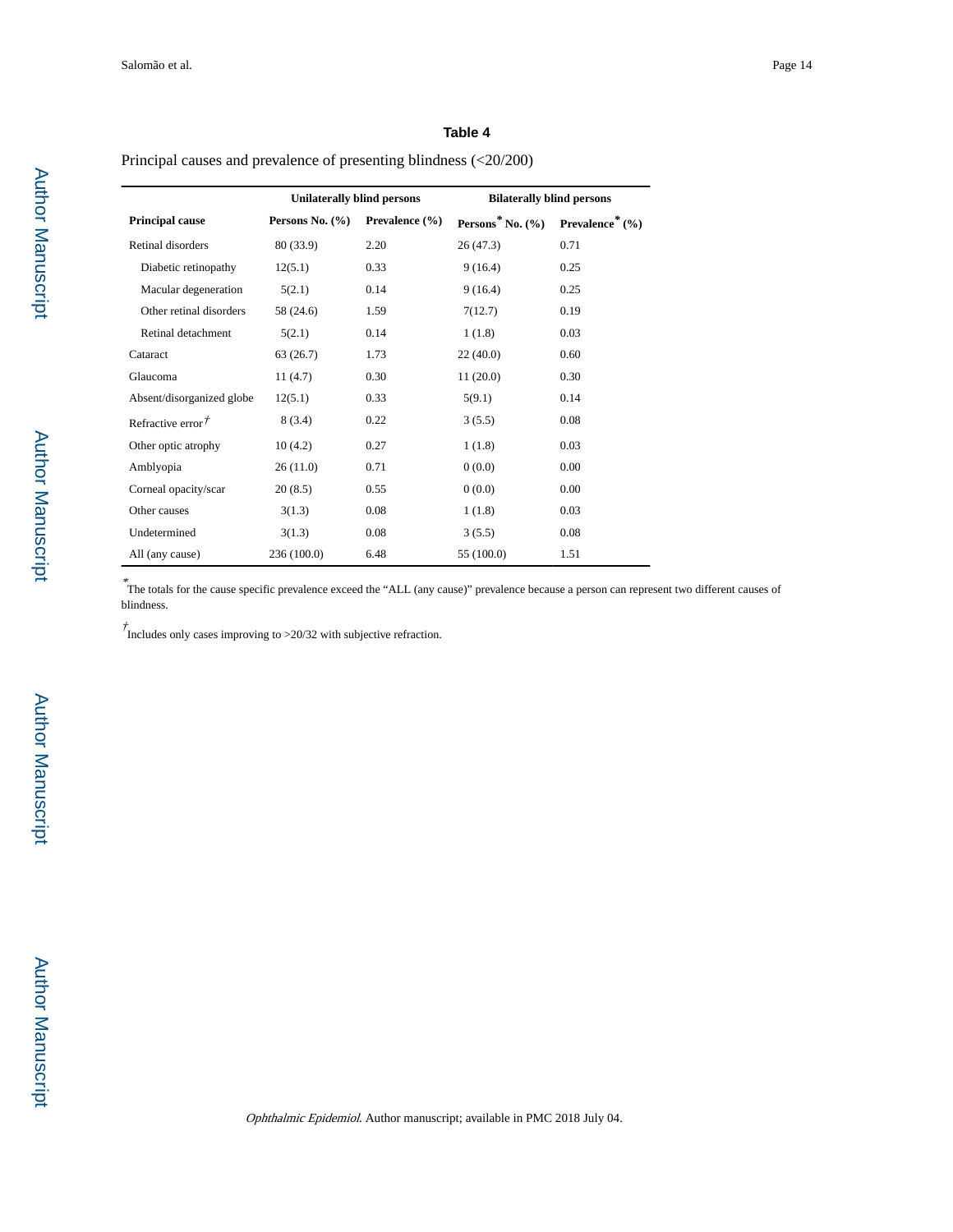Author Manuscript

**Author Manuscript** 

Author Manuscript

Author Manuscript

**Table 5**

Principal causes of visual acuity <20/32 in eyes by participant age Principal causes of visual acuity <20/32 in eyes by participant age

|                                 | Normal/near normal vision <20/32 to 20/63 |                           | Vision impairment <20/63 to 20/200 |                       | Blindness <20/200        |                       |
|---------------------------------|-------------------------------------------|---------------------------|------------------------------------|-----------------------|--------------------------|-----------------------|
| Principal cause                 | $50-59$ years $(n = 393)$                 | $>60$ years ( $n = 869$ ) | $50-59$ years $(n = 138)$          | $>60$ years (n = 447) | $50-59$ years $(n = 89)$ | $>60$ years (n = 257) |
| Refractive error $\!^*$         | 353 (89.8)                                | 616 (70.9)                | 73 (52.9)                          | 116(26.0)             | 4(4.5)                   | 9(3.5)                |
| Retinal disorders               | 14(3.6)                                   | 59(6.8)                   | 24 (17.4)                          | 95 (21.3)             | 34 (38.2)                | 88 (34.2)             |
| Other retinal disorders         | 11(2.8)                                   | $16(1.8)$                 | 15 (10.9)                          | 46 (10.3)             | 25 (28.1)                | 43 (16.7)             |
| Diabetic retinopathy            | 3(0.8)                                    | 18(2.1)                   | $9(0.7)$                           | 27(6.0)               | 9(10.1)                  | $18(7.0)$             |
| Macular degeneration            | 0(0.0)                                    | 25(2.9)                   | $0\,(0.0)$                         | 22(4.9)               | $0\,(0.0)$               | 21(8.2)               |
| Retinal detachment              | 0(0.0)                                    | $0.00$                    | $0.000$                            | $0.000$               | $0\,(0.0)$               | 6(2.3)                |
| Cataract                        | 8(2.0)                                    | 146 (16.8)                | $10\ (7.2)$                        | 184(41.2)             | 16(18.0)                 | 82(31.9)              |
| Amblyopia                       | 5(1.3)                                    | 13(1.5)                   | 20(14.5)                           | 16(3.6)               | 11(12.4)                 | 15(5.8)               |
| Glaucoma                        | 4(1.0)                                    | $6(0.7)$                  | $1\ (0.7)$                         | 9(2.0)                | $7(7.9)$                 | 21(8.2)               |
| Comeal opacity/scar             | 3(0.8)                                    | 3(0.3)                    | $0\,(0.0)$                         | 12(2.7)               | 4(4.5)                   | 16(6.2)               |
| Absent/disorganized globe       | (0.0, 0)                                  | $0.000$                   | $0\,(0.0)$                         | $0\,(0.0)$            | $8(9.0)$                 | 9(3.5)                |
| Other optic atrophy             | 1(0.3)                                    | $0.000$                   | $0.000$                            | 4(0.9)                | 4(4.5)                   | 7(2.7)                |
| Posterior capsule opacification | (0.0, 0)                                  | (6.0, 8)                  | 2(1.4)                             | 3(0.7)                | 0(0.0)                   | 0(0.0)                |
| Other causes                    | 1(0.3)                                    | 4(0.5)                    | $1(0.7)$                           | 4(0.9)                | 1(1.1)                   | 3(1.2)                |
| Undetermined                    | 4(1.0)                                    | 14 (1.6)                  | 7(5.1)                             | 4(0.9)                | 0(0.0)                   | 7(2.7)                |
| Includes only eyes improving to | 20/32 with subjective refraction.         |                           |                                    |                       |                          |                       |

Ophthalmic Epidemiol. Author manuscript; available in PMC 2018 July 04.